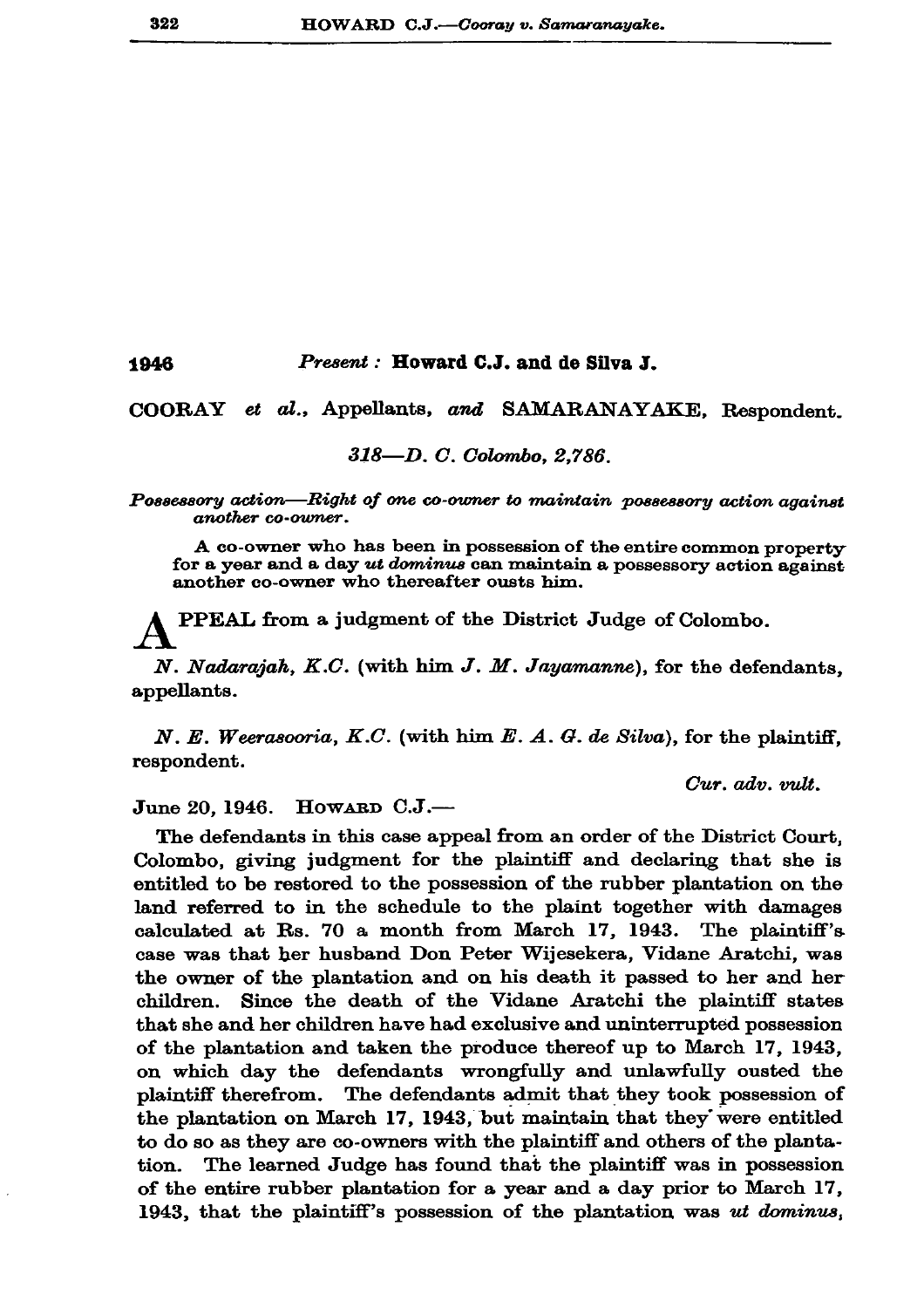and that the plaintiff was entitled to damages calculated at Rs. 70 a month from March 17, 1943. On these findings the learned Judge gave judgment for the plaintiff as already stated.

I do not think that the District Judge's findings of fact can be ques-In these circumstances the only question that arises for detertioned. mination is whether he was right in holding that the plaintiff, who was a co-owner with the defendants could maintain a possessory action for the In Abeyaratne v. Seneveratne<sup>1</sup> it was held by Lascelles C.J. plantation. that a possessory action can be maintained by one co-owner against the In his judgment in this case the Chief Justice referred to the others. cases of Silva v. Sinno Appu<sup>2</sup> and Fernando v. Fernando<sup>3</sup> where it was held that an owner of an undivided share of land can maintain a possessory action in respect of such share if he joins the other co-owners as parties. *Rowel Appuhamy v. Moises Appu*<sup>4</sup> is also an authority for the proposition that, when exclusive possession for the whole of the planter's share for some years prior to the assertion of title and forcible ouster has been established, a co-owner is entitled to a decree against the co-owner who has ousted him. The question as to whether a co-owner can maintain an action against another co-owner without joining all the other co-owners of the land was considered by the Full Bench in Heenhami v. Mohotihami<sup>5</sup>. It was held as follows :-

"There is no rule of law that a co-owner cannot maintain an action against another co-owner without joining all the other co-owners of the land.

No doubt in many cases they are proper parties, and would be joined on an application being made for the purpose. In some cases they may even be parties, whose presence before the Court may be necessary in order to enable the Court to effectually and completely adjudicate upon all the questions involved in the action, in which case the Court may add them of its own motion under section 18. but if they are not added, the Court should, in accordance with the provisions of section 17, deal with the matter in controversy so far as regards the rights of the parties actually before it."

The right to maintain a possessory action by a co-owner against another co-owner who attempts to occupy a house built by the former was considered in Kathonis v. Silva <sup>6</sup>, the headnote of which is as follows :-

"A co-owner has the right to build and live on the common land. If a co-owner exercises his right and builds a house for his private use on the land, he may eject any other co-owner who attempts to occupy that house without his permission.

It is possible that a co-owner may have the right to enter the house built by another co-owner for certain purposes, but not to claim one of the rooms for his own personal residence."

| $(1914)$ 3 Bal. N. C. 22.            |  | $\star$ (1899) 4 N.L.R.225.         |
|--------------------------------------|--|-------------------------------------|
| $(1903)$ $7$ $N$ , $L$ , $R$ , $5$ , |  | $\frac{1}{2}$ (16) 19 N. L. R. 235. |
| $(1910)$ 13 N. L. R. 165.            |  | $(1919)$ 21 N.L. R. 452.            |